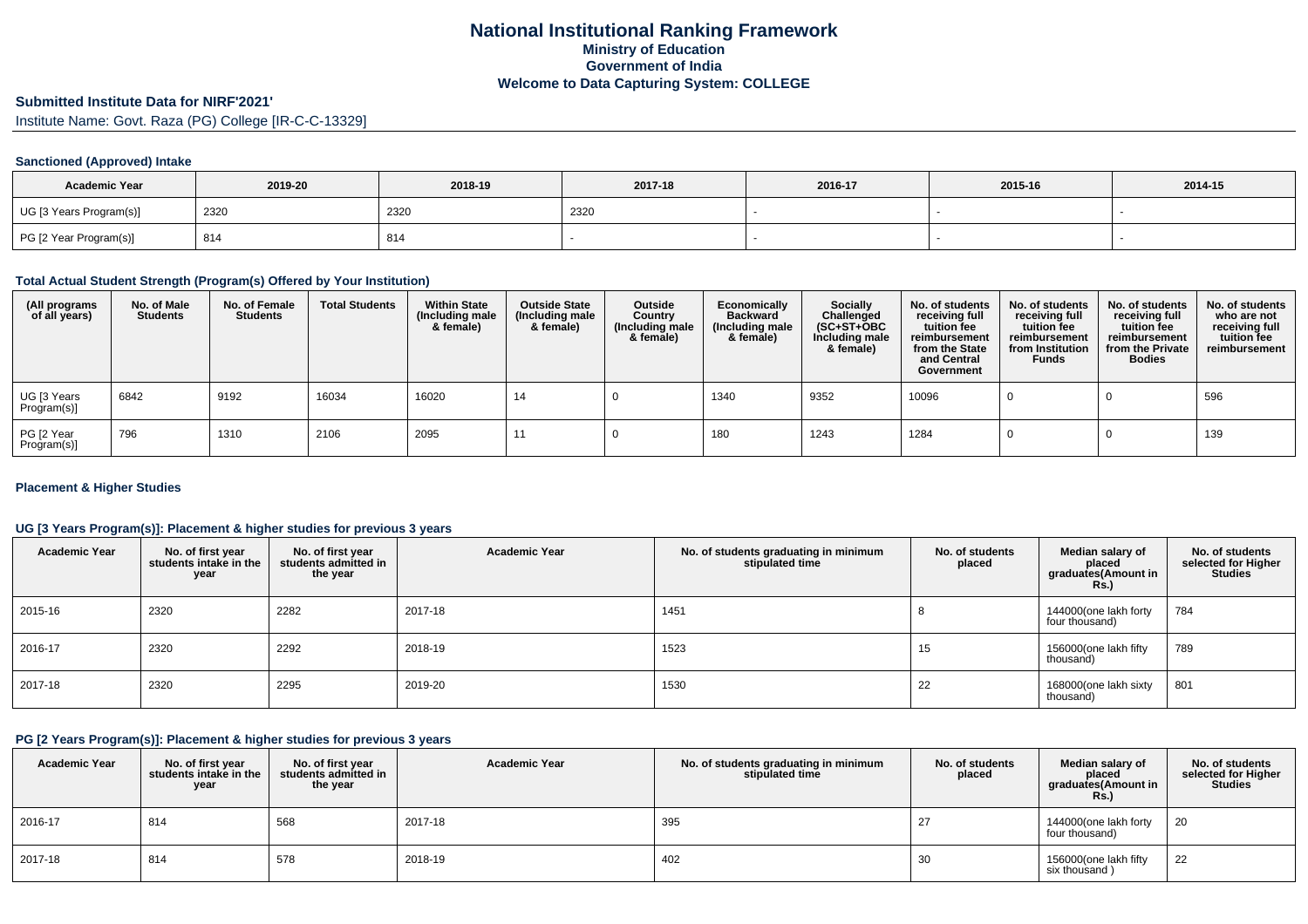| 2018-19 | $^{\prime}$ 814 | 580 | 2019-20 | 406 | ⊧lakh fiftv<br>thousand)<br>ິ | $\sim$ $\sim$<br><b>L</b> |
|---------|-----------------|-----|---------|-----|-------------------------------|---------------------------|
|         |                 |     |         |     |                               |                           |

## **Financial Resources: Utilised Amount for the Capital expenditure for previous 3 years**

| <b>Academic Year</b>                                                                                 | 2019-20                | 2018-19                | 2017-18                                                   |  |  |  |  |  |  |  |  |
|------------------------------------------------------------------------------------------------------|------------------------|------------------------|-----------------------------------------------------------|--|--|--|--|--|--|--|--|
|                                                                                                      | <b>Utilised Amount</b> | <b>Utilised Amount</b> | <b>Utilised Amount</b>                                    |  |  |  |  |  |  |  |  |
| Annual Capital Expenditure on Academic Activities and Resources (excluding expenditure on buildings) |                        |                        |                                                           |  |  |  |  |  |  |  |  |
| Library                                                                                              | $0$ (zero)             | $0$ (zero)             | $0$ (zero)                                                |  |  |  |  |  |  |  |  |
| New Equipment for Laboratories                                                                       | 500000 (five lakh)     | 500000 (five lakh)     | 199998 (one lakh ninty thousand nine hundred ninty eight) |  |  |  |  |  |  |  |  |
| Other expenditure on creation of Capital Assets (excluding<br>expenditure on Land and Building)      | 8000 (eight thousand)  | 9000 (nine thousand)   | 9000 (nine thousand)                                      |  |  |  |  |  |  |  |  |

# **Financial Resources: Utilised Amount for the Operational expenditure for previous 3 years**

| <b>Academic Year</b>                                                                                                                                                                           | 2019-20                                                     | 2018-19                                               | 2017-18                                                    |  |  |  |  |  |  |  |  |
|------------------------------------------------------------------------------------------------------------------------------------------------------------------------------------------------|-------------------------------------------------------------|-------------------------------------------------------|------------------------------------------------------------|--|--|--|--|--|--|--|--|
|                                                                                                                                                                                                | <b>Utilised Amount</b>                                      | <b>Utilised Amount</b>                                | <b>Utilised Amount</b>                                     |  |  |  |  |  |  |  |  |
| <b>Annual Operational Expenditure</b>                                                                                                                                                          |                                                             |                                                       |                                                            |  |  |  |  |  |  |  |  |
| Salaries (Teaching and Non Teaching staff)                                                                                                                                                     | 111769000 (eleven crore seventeen lakh sixty nine thousand) | 66279000 (six crore sixty lakh seventy nine thousand) | 74684000 (seven crore forty six lakh eighty four thousand) |  |  |  |  |  |  |  |  |
| Maintenance of Academic Infrastructure or consumables and<br>other running expenditures(excluding maintenance of hostels<br>and allied services, rent of the building, depreciation cost, etc) | 400000 (four lakhs)                                         | 200000 (two lakh)                                     | 105000 (one lakh five thousand)                            |  |  |  |  |  |  |  |  |
| Seminars/Conferences/Workshops                                                                                                                                                                 | 75000 (seventy five thousand)                               | 90000 (ninty thousand)                                | 320000 (three lakh twenty thousand)                        |  |  |  |  |  |  |  |  |

#### **PCS Facilities: Facilities of physically challenged students**

| 1. Do your institution buildings have Lifts/Ramps?                                                                                                        | Yes, more than 80% of the buildings |
|-----------------------------------------------------------------------------------------------------------------------------------------------------------|-------------------------------------|
| 2. Do your institution have provision for walking aids, includingwheelchairs and transportation from one building to another for<br>handicapped students? | No                                  |
| 3. Do your institution buildings have specially designed toilets for handicapped students?                                                                | Yes, more than 60% of the buildings |

## **Faculty Details**

| Srno | Name                             | Age | Designation            | Gender | Qualification | <b>Experience (In</b><br><b>Months)</b> | <b>Is Associated</b><br><b>Last Year</b> | Currently<br>working with<br>institution? | Joining Date | <b>Leaving Date</b> | <b>Association type</b> |
|------|----------------------------------|-----|------------------------|--------|---------------|-----------------------------------------|------------------------------------------|-------------------------------------------|--------------|---------------------|-------------------------|
|      | <b>BABY</b><br>TABASSUM          | 47  | Assistant<br>Professor | Female | Ph.D          | 294                                     | Yes                                      | Yes                                       | 18-10-2009   | $\sim$              | Regular                 |
|      | SYED MOHD<br><b>ARSHAD RIZWI</b> | 50  | Associate<br>Professor | Male   | Ph.D          | 242                                     | Yes                                      | Yes                                       | 09-08-2000   | $\sim$              | Regular                 |
|      | <b>VINAY KUMAR</b><br>CHAUDHARY  | 48  | Associate<br>Professor | Male   | Ph.D          | 187                                     | Yes                                      | Yes                                       | 18-10-2012   | $\sim$              | Regular                 |
|      | <b>VIJAY KUMAR</b><br>RAI        | 48  | Assistant<br>Professor | Male   | Ph.D          | 164                                     | Yes                                      | Yes                                       | 07-02-2007   | $\sim$              | Regular                 |
| 5.   | <b>LALIT KUMAR</b>               | 46  | Assistant<br>Professor | Male   | Ph.D          | 169                                     | Yes                                      | Yes                                       | 14-08-2014   | $\sim$              | Regular                 |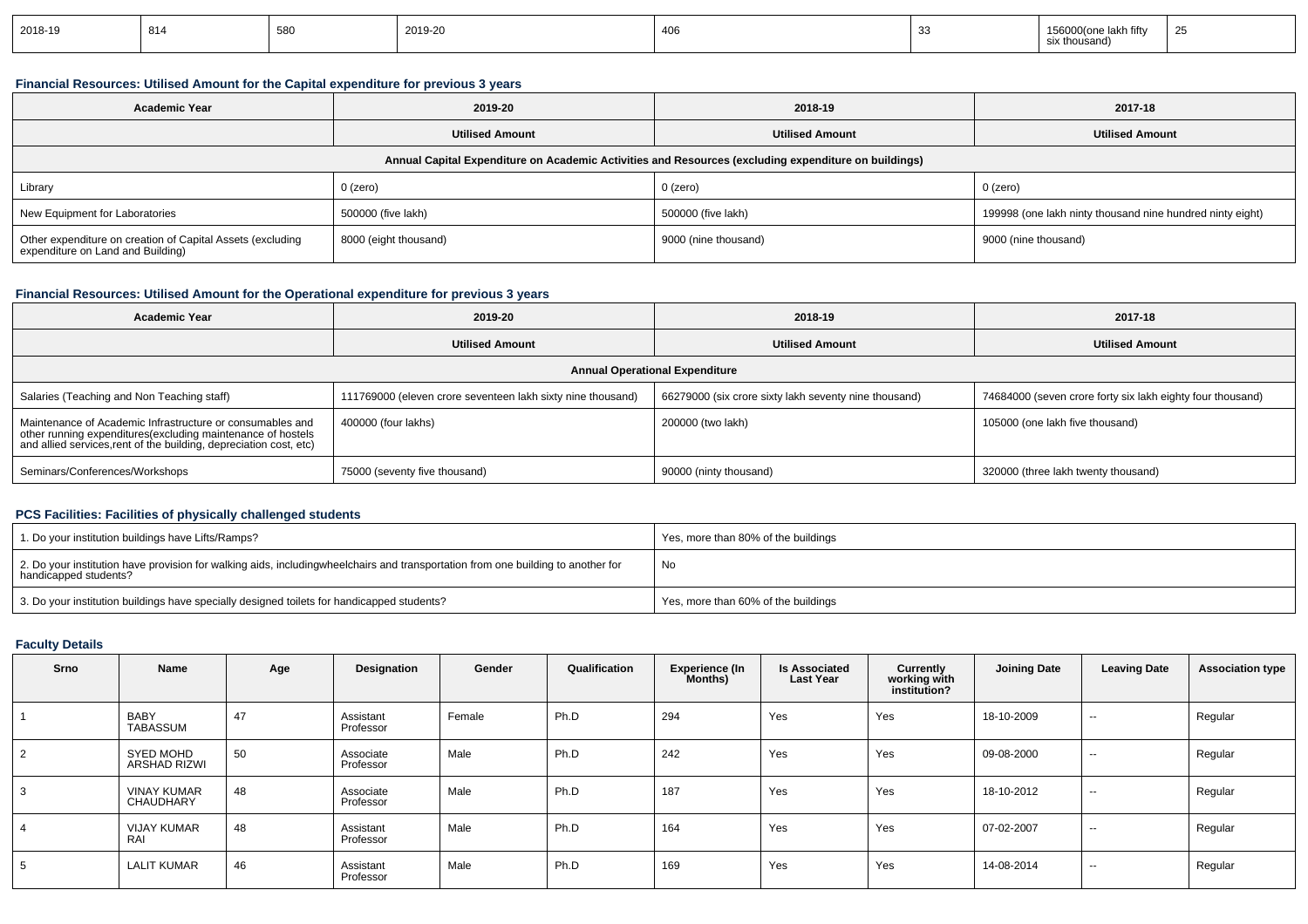| 6              | <b>SUMAN LATA</b>                         | 40 | Assistant<br>Professor | Female | Ph.D       | 175 | Yes | Yes | 25-03-2006 | $\overline{\phantom{a}}$ | Regular |
|----------------|-------------------------------------------|----|------------------------|--------|------------|-----|-----|-----|------------|--------------------------|---------|
| $\overline{7}$ | <b>HITENDRA</b><br><b>KUMAR SINGH</b>     | 40 | Assistant<br>Professor | Male   | Ph.D       | 133 | Yes | Yes | 13-08-2013 | $\overline{\phantom{a}}$ | Regular |
| 8              | <b>MOHD KAMIL</b><br><b>HUSAIN</b>        | 40 | Assistant<br>Professor | Male   | Ph.D       | 61  | Yes | Yes | 21-09-2015 | $\overline{\phantom{a}}$ | Regular |
| 9              | <b>RAM KUMAR</b>                          | 34 | Assistant<br>Professor | Male   | <b>NET</b> | 56  | Yes | Yes | 19-02-2016 | $\overline{\phantom{a}}$ | Regular |
| 10             | <b>SHAILENDRA</b><br><b>KUMAR</b>         | 46 | Assistant<br>Professor | Male   | Ph.D       | 122 | Yes | Yes | 27-08-2010 | $\overline{\phantom{a}}$ | Regular |
| 11             | PRADEEP<br><b>KUMAR</b>                   | 42 | Assistant<br>Professor | Male   | Ph.D       | 75  | Yes | Yes | 22-07-2014 | $\overline{\phantom{a}}$ | Regular |
| 12             | <b>ABDUL WAHID</b><br>SHAH                | 44 | Assistant<br>Professor | Male   | Ph.D       | 164 | Yes | Yes | 16-12-2006 | $\overline{\phantom{a}}$ | Regular |
| 13             | <b>MEENAKSHI</b><br><b>GUPTA</b>          | 51 | Associate<br>Professor | Female | Ph.D       | 270 | Yes | Yes | 28-04-1998 | $\overline{\phantom{a}}$ | Regular |
| 14             | <b>ZAIBI NAAZ</b>                         | 37 | Assistant<br>Professor | Female | Ph.D       | 146 | Yes | Yes | 05-08-2008 | $\overline{\phantom{a}}$ | Regular |
| 15             | <b>RESHMA</b><br>PARVEEN                  | 43 | Assistant<br>Professor | Female | Ph.D       | 85  | Yes | Yes | 01-10-2013 | $\overline{\phantom{a}}$ | Regular |
| 16             | <b>DEEPA</b><br>AGARWAL                   | 51 | Associate<br>Professor | Female | Ph.D       | 308 | Yes | Yes | 07-01-1999 | $\overline{\phantom{a}}$ | Regular |
| 17             | <b>AJITA RANI</b>                         | 49 | Associate<br>Professor | Female | Ph.D       | 175 | Yes | Yes | 27-03-2006 | $\overline{\phantom{a}}$ | Regular |
| 18             | RAJU                                      | 36 | Assistant<br>Professor | Male   | <b>NET</b> | 78  | Yes | Yes | 13-02-2014 | $\overline{\phantom{a}}$ | Regular |
| 19             | <b>SURENDRA</b><br><b>SINGH YADAV</b>     | 54 | Associate<br>Professor | Male   | Ph.D       | 298 | Yes | Yes | 19-07-1997 | $\overline{\phantom{a}}$ | Regular |
| 20             | <b>SURENDRA</b><br><b>KUMAR</b>           | 57 | Associate<br>Professor | Male   | Ph.D       | 172 | Yes | Yes | 29-04-2006 | $\overline{\phantom{a}}$ | Regular |
| 21             | <b>SURENDRA</b><br><b>KUMAR GAUTAM</b>    | 35 | Assistant<br>Professor | Male   | Ph.D       | 85  | Yes | Yes | 05-09-2013 | $\overline{\phantom{a}}$ | Regular |
| 22             | <b>MAHENDRA PAL</b><br><b>SINGH YADAV</b> | 38 | Assistant<br>Professor | Male   | Ph.D       | 71  | Yes | Yes | 01-11-2014 | $\overline{\phantom{a}}$ | Regular |
| 23             | <b>ARVIND KUMAR</b>                       | 43 | Assistant<br>Professor | Male   | Ph.D       | 75  | Yes | Yes | 05-09-2017 | $\overline{\phantom{a}}$ | Regular |
| 24             | <b>SOMENDER</b><br>SINGH                  | 41 | Assistant<br>Professor | Male   | Ph.D       | 25  | Yes | Yes | 01-09-2018 | $\overline{\phantom{a}}$ | Regular |
| 25             | <b>KUSUM LATA</b>                         | 51 | Associate<br>Professor | Female | Ph.D       | 183 | Yes | Yes | 06-07-2005 | $\overline{\phantom{a}}$ | Regular |
| 26             | <b>VINEETA SINGH</b>                      | 58 | Associate<br>Professor | Female | Ph.D       | 365 | Yes | Yes | 17-05-1990 | $\overline{\phantom{a}}$ | Regular |
| 27             | AJAY VIKRAM<br>SINGH                      | 40 | Assistant<br>Professor | Male   | Ph.D       | 85  | Yes | Yes | 16-09-2013 | $\overline{\phantom{a}}$ | Regular |
| 28             | <b>RAM KISHORE</b><br>SAGAR               | 49 | Associate<br>Professor | Male   | Ph.D       | 316 | Yes | Yes | 10-12-2016 | $\overline{\phantom{a}}$ | Regular |